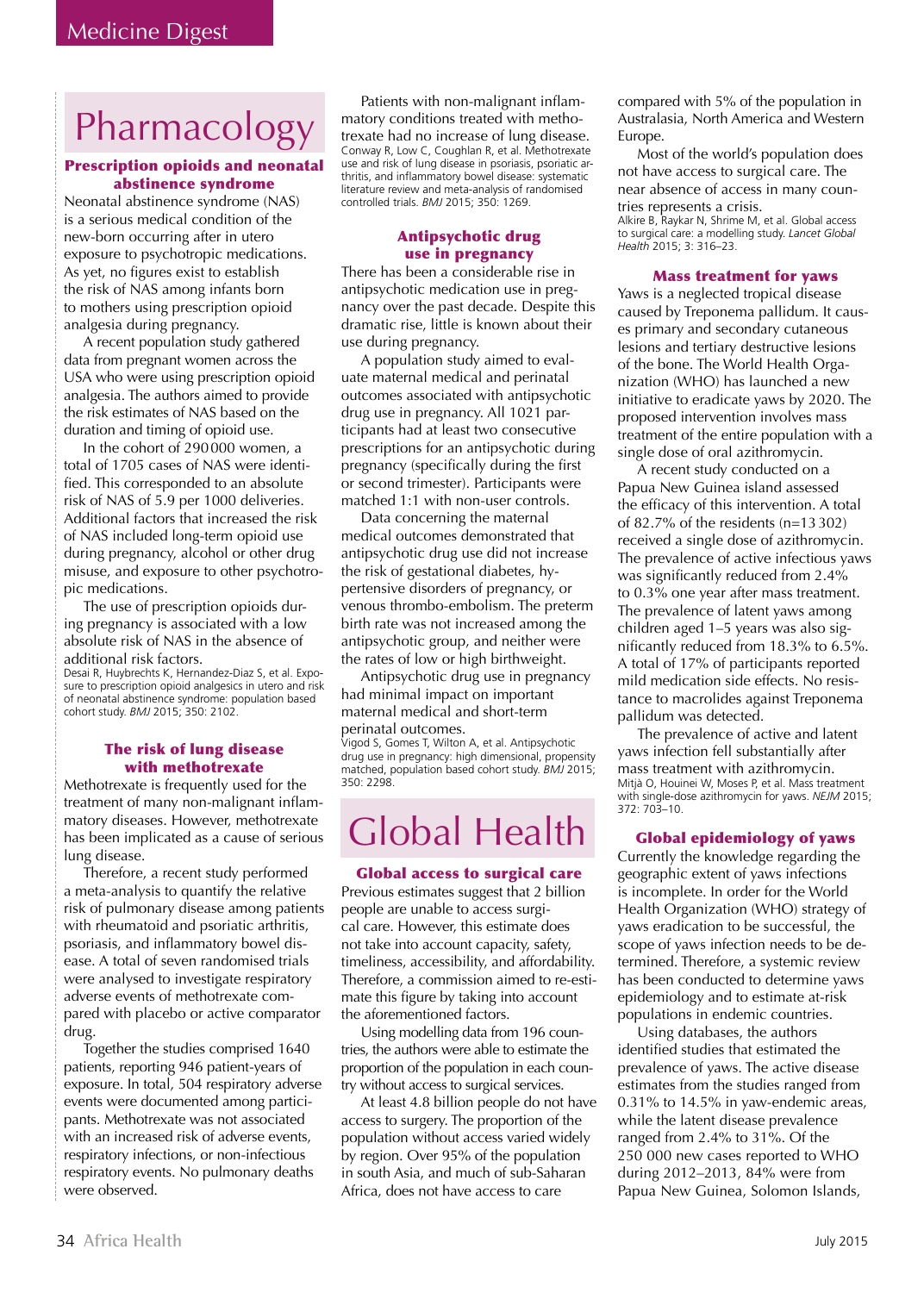and Ghana. In Africa, 46.7 million people live in endemic areas, the majority of which reside in Ghana, Côte d'Ivoire, Cameroon, and the Republic of Congo.

Papua New Guinea, Solomon Islands, and Ghana should be the initial focus of efforts at implementing the WHO yaws eradication programme.

Mitjà O, Marks M, Konan D, et al. Global epidemiology of yaws: a systematic review. *Lancet Global Health* 2015; 3: 324–31.

### Consequences of tobacco taxation

In 2010, tobacco use was estimated to be responsible for 5 million premature deaths. Tobacco taxation is extremely effective at reducing smoking and its negative impacts, while increasing government revenue. However, it has been criticised for disproportionately affecting poorer people.

In China, there are over 300 million male smokers. To assess the impacts of tobacco taxation on household health and finances, a cost-effective analysis was conducted across China.

Modelling analysis showed that a 50% increase in tobacco price through excise tax would lead to 231 million years of life gained over 50 years (a third of which would be gained by the poorest 20% of households). It would also increase tax revenues by US \$703 billion (the lowest income quintile would contribute 14%). Overall house expenditure on tobacco would fall by \$21 billion in the poorest 20% of households but increase tobacco expenditure in the remaining 80%.

Increased tobacco taxation can be a pro-poor policy whilst simultaneously providing substantial health and financial benefits.

Verguet S, Gauvreau C, Mishra S, et al. The consequences of tobacco tax on household health and finances in rich and poor smokers in China: an extended cost-effectiveness analysis. *Lancet Global Health* 2015; 3: 206–16.

## **Orthopaedics**

#### Lumbar spine stenosis surgery: laminectomy vs microdecompression

Stenosis of the lumbar spine is characterised by back and leg pain numbness, and can also impair walking. Surgery is a successful form of management and can be performed using one of two different techniques. Traditionally, open laminectomy was the most common operation performed for the condition

but recently a shift towards minimally invasive surgical methods (such as microdecompression) has occurred.

To compare efficacy, a Norwegian observational study enrolled 855 patients undergoing either laminectomy or microdecompression surgery for lumbar spine stenosis. The outcomes compared included pain, ability to perform daily tasks, walking, sleepy quality, and sexual function one year after surgery.

A total of 721 patients completed one year of follow-up. Favourable outcomes were observed at one year in both groups. However, results indicated that at one year, the effectiveness of microdecompression is equivalent to laminectomy in the treatment of stenosis of the lumbar spine. No difference was noted between the groups for the quality of life.

Both surgical methods are equally effective at one year. Nerland U, Jakola A, Solheim O, et al. Minimally invasive decompression versus open laminectomy for central stenosis of the lumbar spine: pragmatic comparative effectiveness study. *BMJ* 2015; 350: 1603.

#### Lumbosacral pain: steroid injections compared with gabapentin

The physical, socioeconomic, and psychological impact of low back pain is enormous. Epidural steroid injections are the most commonly performed procedure for the management of radicular pain. Nevertheless, research also indicates pharmacotherapy with gabapentinoids can be effective; however, little is known about their comparative efficacy.

A recent study compared the outcomes for both treatments among 145 participants with lumbosacral radicular pain. Each participant was given either epidural steroid injection plus placebo pills or sham injection plus gabapentin. The primary outcome measured average leg pain at one month.

Results showed a reduction in pain in both groups but there were no significant differences observed between the groups. However, those participants receiving steroid injections were temporarily more likely to experience a successful outcome than those receiving gabapentin.

Both steroid injections and gabapentin produced a modest reduction in pain. Any differences favouring steroid injections were modest and transient. Cohen S, Hanling S, Bicket M, et al. Epidural steroid injections compared with gabapentin for lumbosacral radicular pain: multicenter randomized double blind comparative efficacy study. *BMJ* 2015; 350: 1748.

# **Cardiovascular**

### Diagnosing acute heart failure with natriuretic peptides

Making the correct diagnosis of acute heart failure in patients is challenging. Low levels of three types of natriuretic peptides (B type, NTproBNP, and MRproANP) can help exclude a diagnosis of chronic heart failure but levels of natriuretic peptides are only sporadically used for diagnosing acute heart failure.

Recently a meta-analysis compared the diagnostic accuracy of the three types of serum natriuretic peptides in patients presenting with acute heart failure.

At the lower recommended thresholds of 100 ng/L for B type NP and 300 ng/L for NTproBNP, the peptides had sensitivities of 0.95 and 0.99 and negative predictive values of 0.94 and 0.98 respectively. Using the recommended lower threshold of 120 pmol/L, MRproANP had a sensitivity in the range of 0.95-0.97 and a negative predictive value ranging from 0.90 to 0.97. Higher thresholds for the peptides resulted in declining sensitivity but the specificity remained variable.

B type, NTproBNP, and MRproANP natriuretic peptides have excellent ability to exclude heart failure. Roberts E, Ludman A, Dworzynski K, et al. The diagnostic accuracy of the natriuretic peptides in heart failure: systematic review and diagnostic meta-analysis in the acute care setting. *BMJ* 2015; 350: 910.

#### Arteriovenous anastomosis for uncontrolled hypertension

Less than half of patients treated for hypertension achieve blood pressure control and most of these do not maintain long-term adherence. The creation of a central arteriovenous anastomosis results in an alteration of the mechanical properties of arteries that are, in turn, thought to reduce blood pressure.

To assess the efficacy of this intervention, a trial tested the impact of creating an iliac arteriovenous anastomosis (via catheterisation and a ROX coupler device) on systolic blood pressure in patients with uncontrolled hypertension.

A total of 195 patients were randomised to undergo implantation of an arteriovenous coupler device plus standard hypertensive treatment, or standard treatment alone. After 6 months, ambulatory blood pressure had reduced by 13.5 mmHg in the anastomosis group, compared with 0.5 mmHg in the control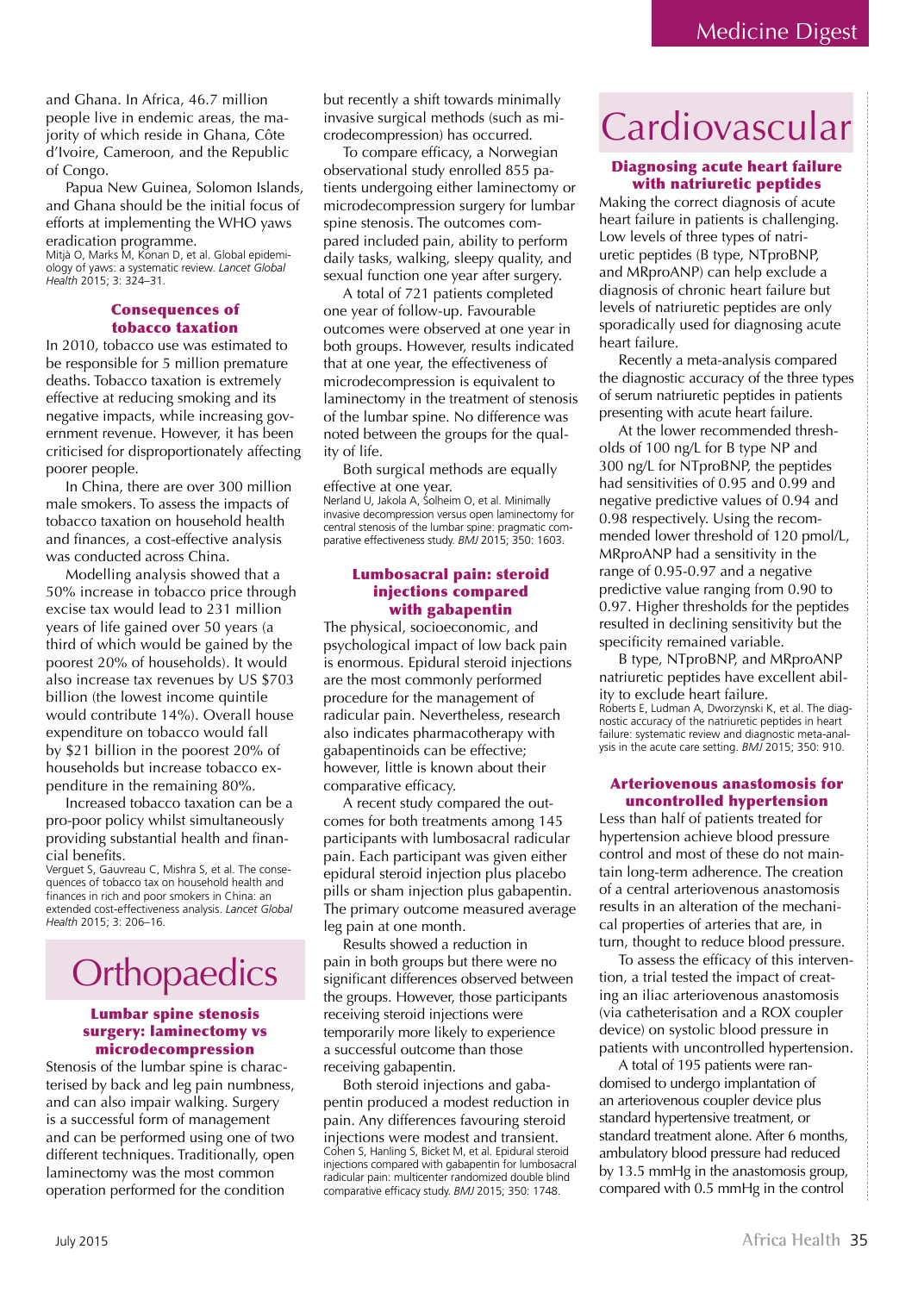group. Late venous stasis occurred in 29% of patients in the anastomosis group.

Arteriovenous anastomosis was associated with significantly reduced blood pressure and hypertensive complications. Lobo M, Sobotka P, Stanton A, et al. Central arteriovenous anastomosis for the treatment of patients with uncontrolled hypertension (the ROX CONTROL HTN study): a randomised controlled trial. *Lancet* 2015; 385: 1634–41.

## Primary PCI with or without thrombectomy

Primary cutaneous intervention (PCI) is the most effective method of achieving reperfusion in patients with ST-elevation myocardial infarctions (STEMI) but can fail to restore microvascular flow due to distal embolisation. It has been postulated that thrombectomy before stent deployment may increase microvascular flow.

A recent trial with a cohort of 10 732 patients diagnosed with STEMI were randomly assigned to undergo either PCI plus manual thrombectomy or PCI alone. The primary outcome measured death from cardiovascular causes, recurrent myocardial infection, cardiogenic shock or severe heart failure within 180 days.

The primary outcome occurred in 347 of 5033 patients (6.9%) in the thrombectomy group versus 351 (7.0%) in the PCI-alone group (insignificant hazard ratio, 0.99). Stroke within 30 days occurred in 0.7% of patients (n=33) in the thrombectomy group compared with 0.3% in the PCI-alone group  $(n=16)$ .

Outcomes for patients with STEMI receiving PCI plus thrombectomy were not significantly better than those receiving PCI alone. However, the risk of stroke was greater.

Jolly S, Cairns J, Yusuf S, et al. Randomized trial of primary PCI with or without routine manual thrombectomy. *NEJM* 2015; 372: 1389–98.

## Rapid vitamin K antagonist reversal

Rapid reversal of vitamin K antagonist (VKA)-induced anticoagulation is often necessary for patients requiring urgent surgical or invasive procedures. In many countries, plasma is the most commonly used agent for rapid reversal however, four-factor prothrombin complex concentrate (4F-PCC) may be a suitable alternative.

To establish their comparative efficacy, a multicentre randomised trial assigned 181 patients requiring rapid



VKA reversal, in a 1:1 ratio to receive either plasma or 4F-PCC. The primary endpoints measured effective homeostasis and rapid INR (international normalised ratio) reduction (<1.3 at 30 minutes after infusion end).

Significantly more patients in the 4F-PCC group (90%), compared with 75% of the patients in the plasma group, achieved effective haemostasis. Further, rapid INR reduction was achieved in 55% of patients in the 4F-PCC group versus 10% in the plasma group.

4F-PCC is superior to plasma for rapid INR reversal and effective haemostasis. Goldstein J, Refaai M, Milling T, et al. Four-factor prothrombin complex concentrate versus plasma for rapid vitamin K antagonist reversal in patients needing urgent surgical or invasive interventions: a phase 3b, open-label, non-inferiority, randomised trial. *Lancet* 2015; 385: 2077–87.

## **Paediatrics**

Antibiotic regimens for infants with serious bacterial infections

Many families from resource-poor settings with infants who are severely ill as a result of bacterial infections cannot accept hospital referral. In such cases guidelines suggest 7 days of injected procaine benzylpenicillin–gentamicin.

A sub-Saharan Africa trial assessed whether simplified antibiotic regimens may be as effective as standard antibiotic treatment for serious bacterial infections. A total of 3564 children were allocated to receive either injectable procaine benzylpenicillin–gentamicin for 7 days (reference group); injectable gentamicin and oral amoxicillin for 7 days (group B); injectable procaine benzylpenicillin– gentamicin for 2 days, then oral amoxicillin for 5 days (group C); or injectable gentamicin for 2 days and oral amoxicillin for 7 days (group D).

A total of 8% of children in the reference group failed treatment, compared with 6% in group B, 8% in group C, and 5% in group D. Fatality rates across the groups ranged from 1 to 2%.

The three simplified antibiotic regimens were as effective as injectable procaine benzylpenicillin–gentamicin. Tshefu A, Lokangaka A, Ngaima S, et al. Simplified antibiotic regimens compared with injectable procaine benzylpenicillin plus gentamicin for treatment of neonates and young infants with clinical signs of possible serious bacterial infection when referral is not possible: a randomised, open-label, equivalence trial. *Lancet* 2015; 385: 1767–76.

Oral propranolol for infantile haemangioma Infantile haemangiomas are the most common soft-tissue tumours of childhood. Propranolol is first line therapy but current evidence assessing its efficacy is sparse.

In response, a randomised trial enrolled 460 infants with an infantile haemangioma. Each infant was then assigned to receive either placebo or one of four different oral propranolol regimens (1 or 3 mg of propranolol per kg per day for 3 or 6 months). The primary endpoint measured treatment success at 24 weeks.

The most effective propranolol regimen was 3 mg per day for 6 months. The frequency of successful treatment with this regimen was dramatically higher than with placebo treatment (60% vs 4%). A total of 88% of patients receiving the most effective propranolol regimen showed improvement by week 5 compared with 5% of patients receiving placebo. Propranolol-associated adverse events occurred infrequently.

Oral propranolol was effective at treating infantile haemangioma. Léauté-Labrèze C, Hoeger P, Mazereeuw-Hautier J, et al. A randomized, controlled trial of oral propranolol in infantile hemangioma. NEJM 2015; 372: .<br>735–46.

#### Cerebral malaria: brain swelling and death

Case fatality among African children with cerebral malaria remains around 15–20%. Although the pathogenic processes behind these fatalities are unknown, it is thought that increased brain volume may lead to increased intracranial pressure.

Therefore, a magnetic resonance imaging (MRI) study was conducted among children diagnosed with cerebral malaria. To monitor brain volume, each participant had an MRI obtained on admission, and daily thereafter while the coma persisted.

Of the 168 children included in the study, 25 (15%) died, 21 of whom (84%) had evidence of severe brain swelling on admission. In contrast, severe brain swelling was only seen in 27% of survivors. Serial MRI scans showed decreasing brain volumes in the survivors who had had initial brain swelling.

Increased brain volume was seen in children who died from cerebral malaria, but was uncommon in those who survived the disease. This suggests that raised intracranial pressure may contribute to a fatal outcome. Seydel K, Kampondeni S, Valim C, et al. Brain swelling and death in children with cerebral malaria. *NEJM* 2015; 372: 1126–37.